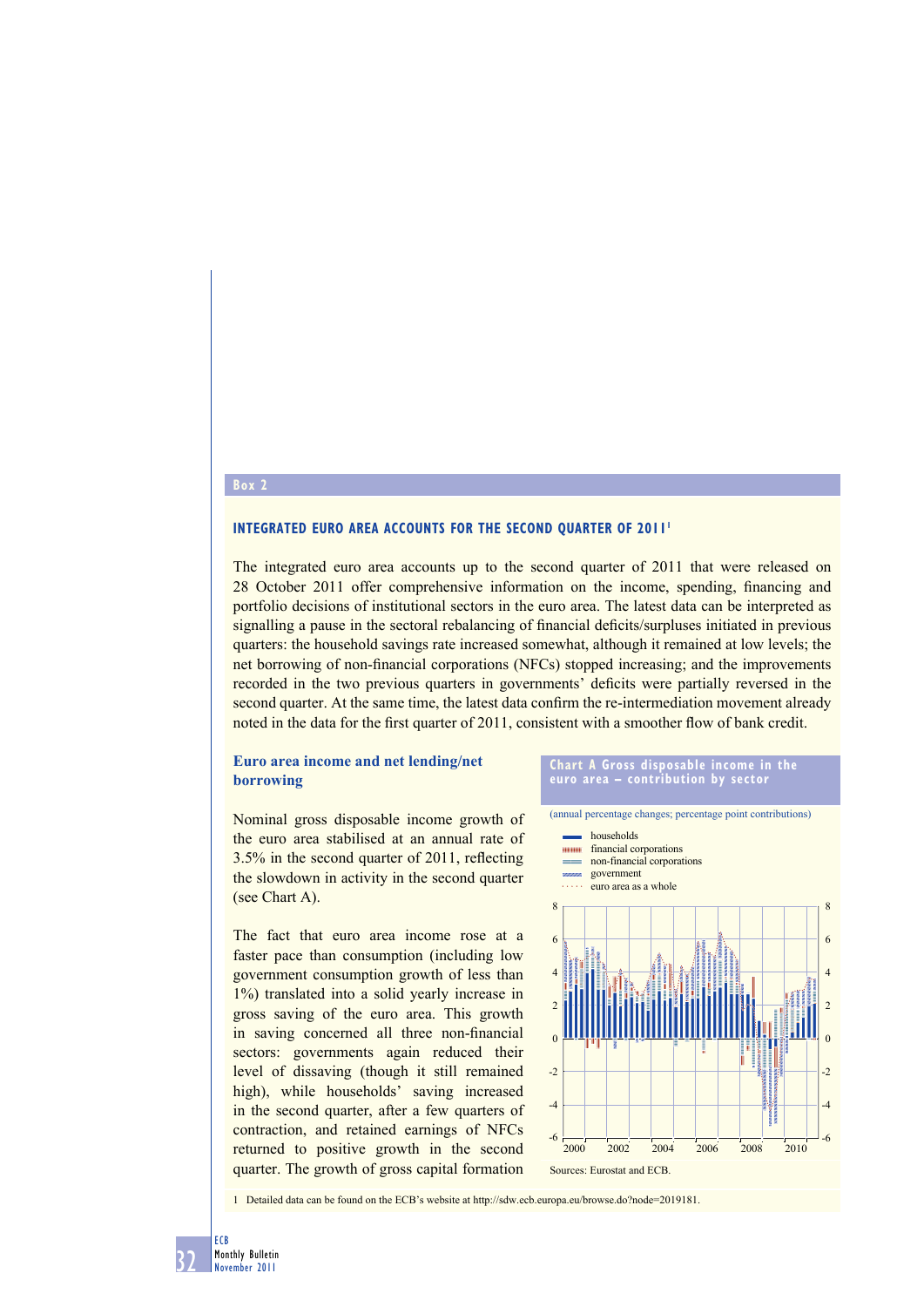## **ECONOMIC AND MONETARY DEVELOPMENTS**

Monetary and financial developments

#### **Chart B Net lending/net borrowing of the euro area** (percentages of GDP; four-quarter moving sums) -8 -6 -4 -2  $\boldsymbol{0}$ 2 4 6 8 -8 -6 -4 -2  $\boldsymbol{0}$  $\overline{2}$ 4 6 8 households non-financial corporations **financial corporations** government euro area as a whole 2000 2002 2004 2006 2008 2010 Sources: Eurostat and ECB.

declined to 4.8%, year on year, in the second quarter of 2011, owing to less dynamic gross fixed capital formation (in part reflecting the reversal of sizeable favourable weather effects in the first quarter) and despite robust restocking.

With an increase in saving somewhat stronger than that of total investment, the net lending/ net borrowing of the euro area improved (to a net borrowing of 0.7% of GDP in the second quarter of 2011, on a four-quarter sum basis). From a sectoral point of view, this reflects, on a seasonally adjusted basis, an increase in households' net lending and a reduction in NFCs' net borrowing, which compensates for a deterioration in the government balance, after two quarters marked by a swift reduction of deficits (on a four-quarter moving sum basis, however, the government deficit declined again).2

The mirror image of these economic developments can be seen in the external accounts, with a reduction of the external deficit that reflected improved net property income (reinvested earnings on foreign direct investment). Regarding the funding of the net financing requirement of the euro area, there were increased net inflows in debt securities, while net equity inflows moderated and net outflows in deposits remained elevated. Looking at gross exposures, cross-border transactions continued to expand by substantial amounts, in the order of  $\epsilon$ 150- $\epsilon$ 200 billion per quarter (after  $\epsilon$ 500- $\epsilon$ 600 billion per quarter at the peak of the boom), with strong inward inflows in debt securities, with preference being given to higher rated issuers.

## **Behaviour of institutional sectors**

*Households'* nominal income growth stabilised (+3.0%, year on year) in the second quarter of 2011, as growth in salaries and in mixed income levelled off. The significant negative contribution that income flows to and from the government (net social transfers and tax payments) make to households' income decreased in the first quarter. This merely compensated for a parallel reduction of the positive contribution of net property income earned (e.g. dividends) to households' income growth (see Chart C). Households' real income increased slightly, year on year, for the second consecutive quarter, following a period of contraction on account of, in particular, high commodity price-driven inflation (end-2010). As yearly income growth has gradually caught up with nominal private consumption growth, the further erosion of household precautionary savings came to a halt. Indeed, the household saving ratio even started to increase somewhat, to 13.9% on a seasonally adjusted basis (see Chart D), although it remained low, close to pre-crisis levels. Given that households' saving flows increased again, year on year, and that investment remained

2 The net lending/net borrowing of a sector is the balance of its capital account, which measures the excess of saving and net capital transfers received over capital investments (net lending), or vice versa (net borrowing). It is also the balance of the financial accounts, which measures the difference between transactions in financial assets and transactions in liabilities.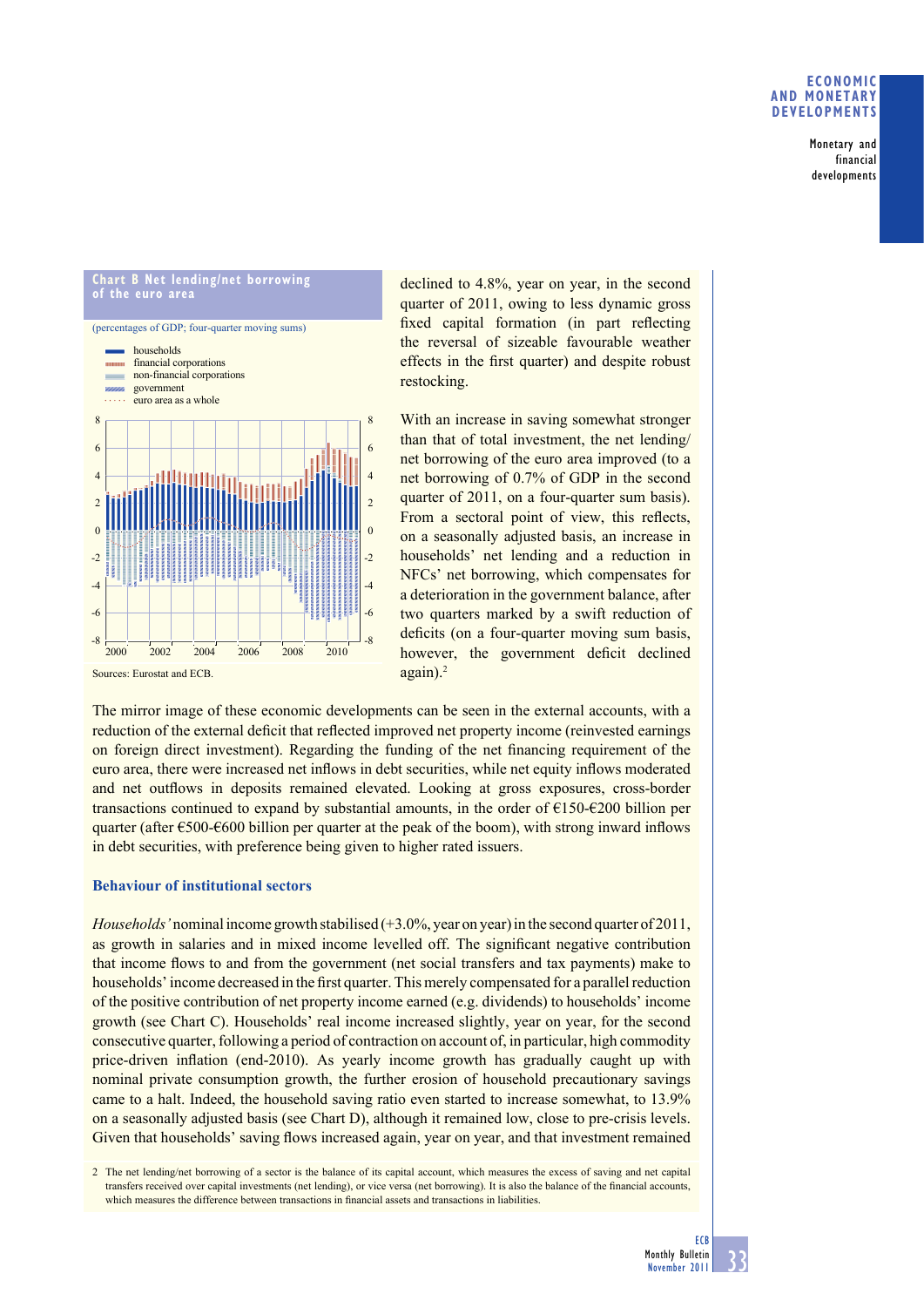#### **Chart C Households' nominal gross disposable income**

(annual percentage changes; percentage point contributions)



subdued, their net lending position started to increase. As growth in financing decreased, financial asset accumulation by households nonetheless remained subdued, with a portfolio shift towards bank-intermediated funds being recorded.

The growth in the gross operating surplus of *NFCs* again declined markedly in the second quarter, as value added growth decelerated, while the growth of the compensation of employees remained stable. However, the increase in net property income earned and a far slower growth of corporate tax paid caused NFCs' savings to pick up again, from an already rather high level (see Chart E). With slowly increasing fixed capital investment (at still fairly depressed levels), but strong restocking, NFCs' net borrowing stabilised at moderate levels. This cautiously expansionary disposition on the part of NFCs can also be observed in the somewhat faster growth of financing on a consolidated basis. Signs of a

#### **Chart D The growth of households' income and consumption, and their savings ratio**

# (annual percentage changes; percentage of gross disposable income, four-quarter moving sum)

- household income growth (left-hand scale)
- nominal consumption growth (left-hand scale)
- **savings ratio** seasonally adjusted (right-hand scale)





#### **Chart E Non-financial corporations's saving, capital investment and net lending(-)/net borrowing(+)**

(EUR billions, seasonally adjusted)



34 ECB Monthly Bulletin November 2011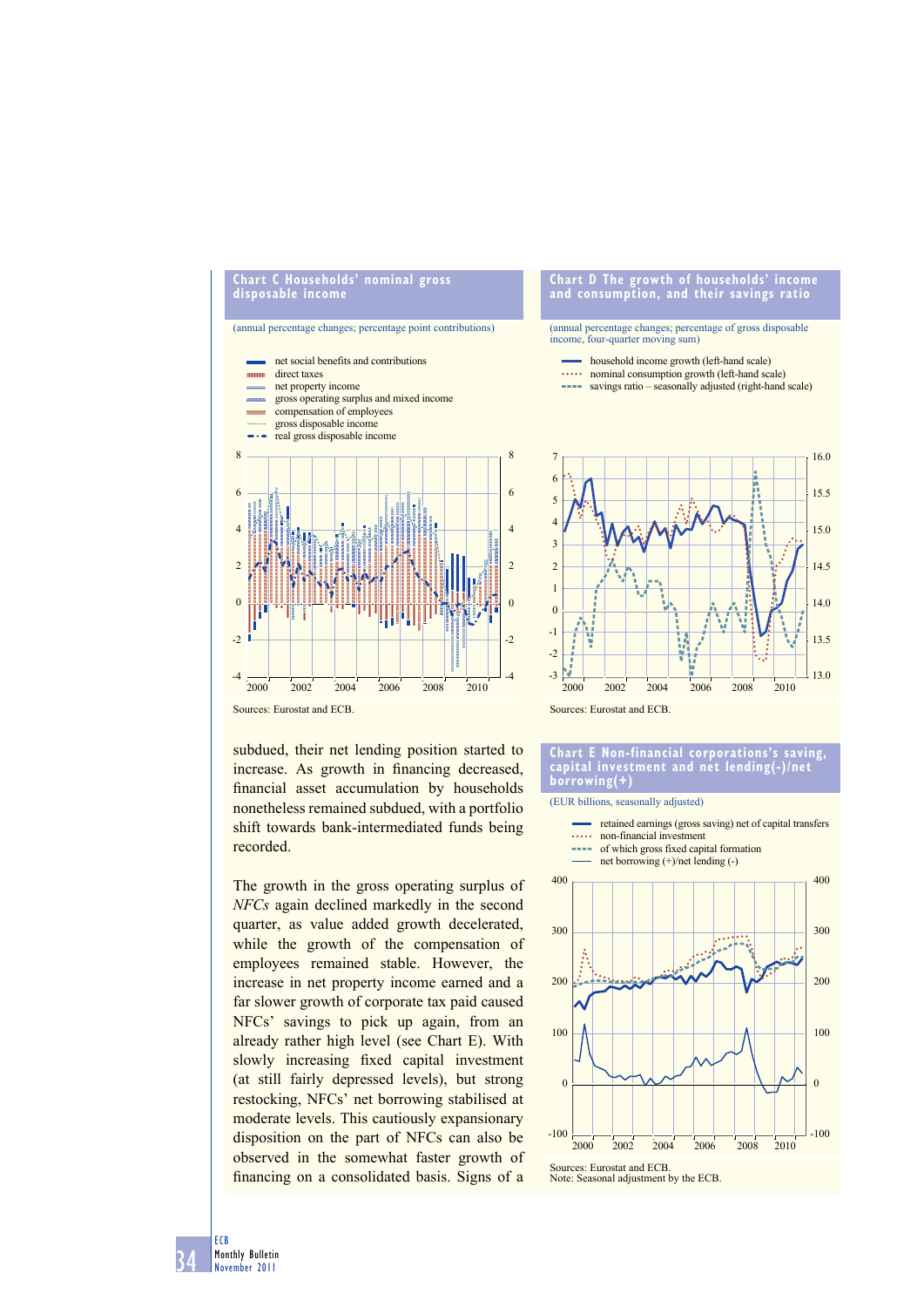## **ECONOMIC AND MONETARY DEVELOPMENTS**

Monetary and financial developments

re-intermediation of NFCs' external financing were confirmed: MFI lending increased  $(638 \text{ billion per quarter in the first half of } 2011$ , the strongest net quarterly flow since the fourth quarter of 2008), with short-term loans rising particularly strongly on the back of restocking. The robust market funding and buoyant intra-sector lending (trade credit and intra-group credit) observed in 2009-10 moderated further in the first half of 2011. NFCs stepped up purchases of quoted shares, but also further augmented liquidity buffers (deposits and mutual funds).

The second quarter of 2011 saw an interruption (on a seasonally adjusted basis) of the rapid reduction of *government* deficits over the two previous quarters, as a result of a weaker growth of revenues and notably lower growth in VAT receipts. On the spending side, year-on-year growth in total expenditure remained close to zero in the second quarter, reflecting the impact of sizeable consolidation measures (including zero annual growth in compensation of employees), despite significant increases in interest payments. On a four-quarter moving-sum basis, the deficit fell to 5.5% of GDP, from a peak of 6.7% in the first quarter of 2010. Debt issuance remained elevated.

The disposable income of *financial corporations* fell, year on year, as a result of dividends paid increasing more than dividends earned, while value added plus net interest earned continued to rise. Sizeable net retained earnings (€40 billion per quarter) continued to compensate for valuation losses in recent quarters. In addition, losses on debt securities issued by some governments were in part compensated for by gains on debt securities issued by other governments. Financial corporations' net assets, measured at market value, remained high, significantly stronger than

**Chart F Loans granted by non-financial corporations and their trade credit receivable and payable**

(four-quarter moving sums in EUR billions; annual percentage changes) trade credit receivable (left-hand scale)  $\overline{1}$ trade credit payable (left-hand scale) loans granted by non-financial corporations (left-hand scale) annual growth rate of value added (right-hand scale) 500 20 400 16 300 12 200 8 100 4  $\Omega$  $\overline{0}$ -100 -4 -200 -8 2000 2002 2004 2006 2008 2010

**Chart G Capital ratios of financial institutions excluding mutual funds**

(percentage of total financial assets)



Sources: Eurostat and ECB.

Trade credit receivable and payable are estimated by the ECB, on the basis of partial information.

Note: "Equity" comprises shares and other equity other than<br>mutual fund shares. "Capital" is defined as the difference<br>between financial assets and liabilities other than equity.<br>All assets and liabilities are valued at ma capital to assets" ratio is calculated on the basis of transactions in capital and assets, i.e. excluding changes in prices of assets and liabilities.